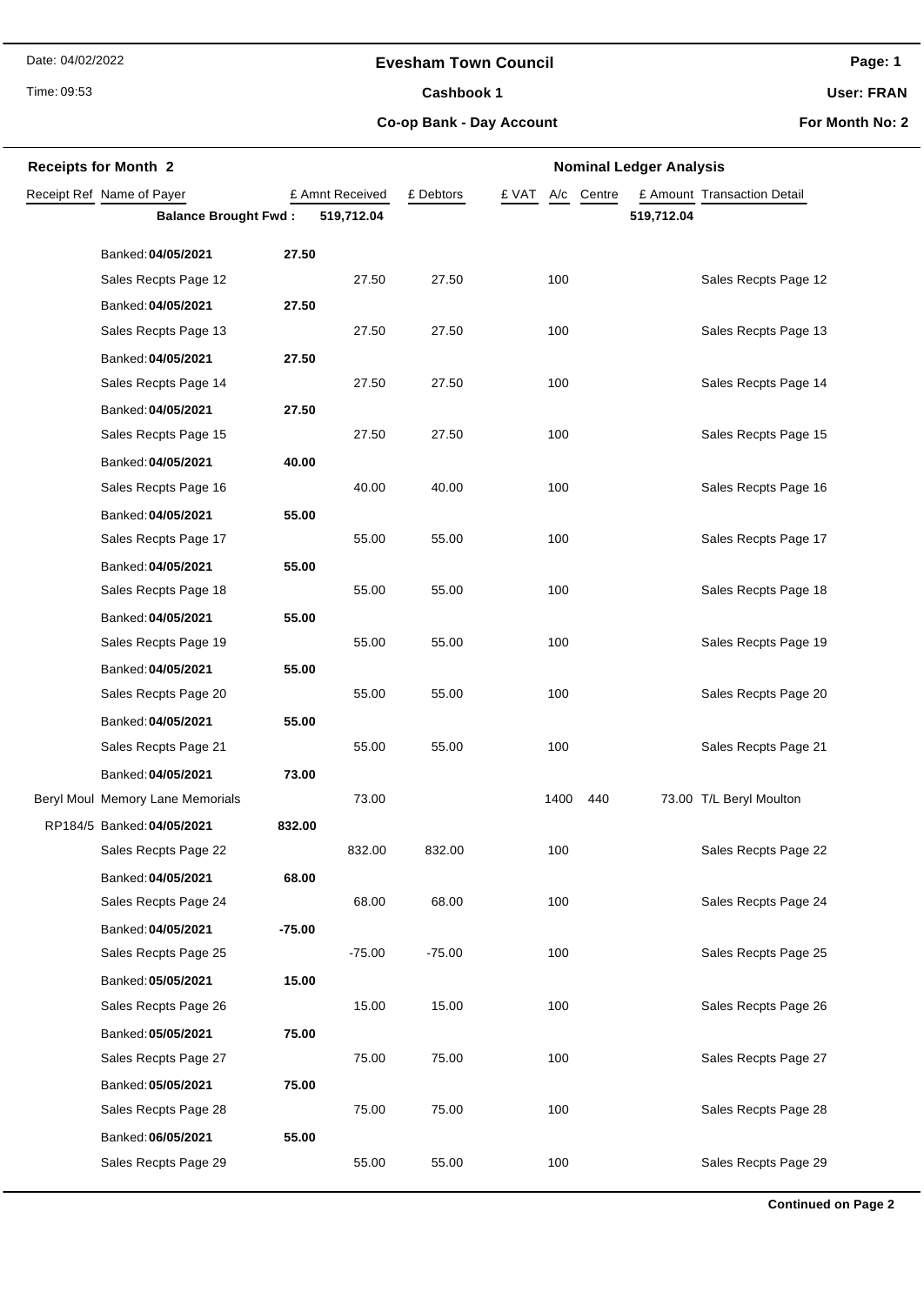Time: 09:53

# **Evesham Town Council**

Cashbook 1

**Page: 2**

**User: FRAN**

**Co-op Bank - Day Account**

**For Month No: 2**

| <b>Receipts for Month 2</b>   |           |                 |           | <b>Nominal Ledger Analysis</b> |      |            |               |                                                        |  |  |
|-------------------------------|-----------|-----------------|-----------|--------------------------------|------|------------|---------------|--------------------------------------------------------|--|--|
| Receipt Ref Name of Payer     |           | £ Amnt Received | £ Debtors | £ VAT                          | A/c  | Centre     |               | £ Amount Transaction Detail                            |  |  |
|                               |           |                 |           |                                |      |            |               |                                                        |  |  |
| Banked: 06/05/2021            | 75.00     |                 |           |                                |      |            |               |                                                        |  |  |
| Sales Recpts Page 31          |           | 75.00           | 75.00     |                                | 100  |            |               | Sales Recpts Page 31                                   |  |  |
| Banked: 06/05/2021            | 75.00     |                 |           |                                |      |            |               |                                                        |  |  |
| Sales Recpts Page 32          |           | 75.00           | 75.00     |                                | 100  |            |               | Sales Recpts Page 32                                   |  |  |
| Banked: 06/05/2021            | 2,700.00  |                 |           |                                |      |            |               |                                                        |  |  |
| Sales Recpts Page 34          |           | 2,700.00        | 2,700.00  |                                | 100  |            |               | Sales Recpts Page 34                                   |  |  |
| SBK Banked: 06/05/2021        | 718.68    |                 |           |                                |      |            |               |                                                        |  |  |
| SBK Sheldon Bosley Knight     |           | 718.68          |           |                                | 1405 | 440        |               | 718.68 Rent Cem Lodge May                              |  |  |
| Banked: 07/05/2021            | 27.50     |                 |           |                                |      |            |               |                                                        |  |  |
| Sales Recpts Page 33          |           | 27.50           | 27.50     |                                | 100  |            |               | Sales Recpts Page 33                                   |  |  |
| Banked: 07/05/2021            | 121.00    |                 |           |                                |      |            |               |                                                        |  |  |
| Just Black Tulip              |           | 121.00          |           |                                | 1400 | 440        |               | 121.00 Chamberlain                                     |  |  |
| Banked: 10/05/2021            | 10.00     |                 |           |                                |      |            |               |                                                        |  |  |
| Sales Recpts Page 35          |           | 10.00           | 10.00     |                                | 100  |            |               | Sales Recpts Page 35                                   |  |  |
| Banked: 10/05/2021            | 27.50     |                 |           |                                |      |            |               |                                                        |  |  |
| Sales Recpts Page 36          |           | 27.50           | 27.50     |                                | 100  |            |               | Sales Recpts Page 36                                   |  |  |
| Banked: 10/05/2021            | 75.00     |                 |           |                                |      |            |               |                                                        |  |  |
| Sales Recpts Page 37          |           | 75.00           | 75.00     |                                | 100  |            |               | Sales Recpts Page 37                                   |  |  |
| Banked: 10/05/2021            | 75.00     |                 |           |                                |      |            |               |                                                        |  |  |
| Sales Recpts Page 39          |           | 75.00           | 75.00     |                                | 100  |            |               | Sales Recpts Page 39                                   |  |  |
| Banked: 10/05/2021            | 2,332.54  |                 |           |                                |      |            |               |                                                        |  |  |
| Sales Recpts Page 40          |           | 2,332.54        | 2,332.54  |                                | 100  |            |               | Sales Recpts Page 40                                   |  |  |
| Banked: 10/05/2021            | 3,600.00  |                 |           |                                |      |            |               |                                                        |  |  |
| Wychavon District Council     |           | 3,600.00        |           |                                | 1090 | 100        | 3,600.00 NHB  |                                                        |  |  |
| Banked: 11/05/2021            | 455.00    |                 |           |                                |      |            |               |                                                        |  |  |
| Cash Banked                   |           | 455.00          |           | 75.83 1500                     | 1505 | 500<br>500 |               | 246.46 Cash Banked 11 May<br>132.71 Cash Banked 11 May |  |  |
| Banked: 12/05/2021            | 55.00     |                 |           |                                |      |            |               |                                                        |  |  |
| Sales Recpts Page 41          |           | 55.00           | 55.00     |                                | 100  |            |               | Sales Recpts Page 41                                   |  |  |
| Banked: 12/05/2021            | 55.00     |                 |           |                                |      |            |               |                                                        |  |  |
| Sales Recpts Page 42          |           | 55.00           | 55.00     |                                | 100  |            |               | Sales Recpts Page 42                                   |  |  |
| Banked: 13/05/2021            | 13,063.00 |                 |           |                                |      |            |               |                                                        |  |  |
| WDC Wychavon District Council |           | 13,063.00       |           |                                | 1090 | 100        | 13,063.00 NHB |                                                        |  |  |
| Banked: 14/05/2021            | 75.00     |                 |           |                                |      |            |               |                                                        |  |  |
| Sales Recpts Page 45          |           | 75.00           | 75.00     |                                | 100  |            |               | Sales Recpts Page 45                                   |  |  |
| Banked: 14/05/2021            | 1,205.00  |                 |           |                                |      |            |               |                                                        |  |  |
|                               |           |                 |           |                                |      |            |               |                                                        |  |  |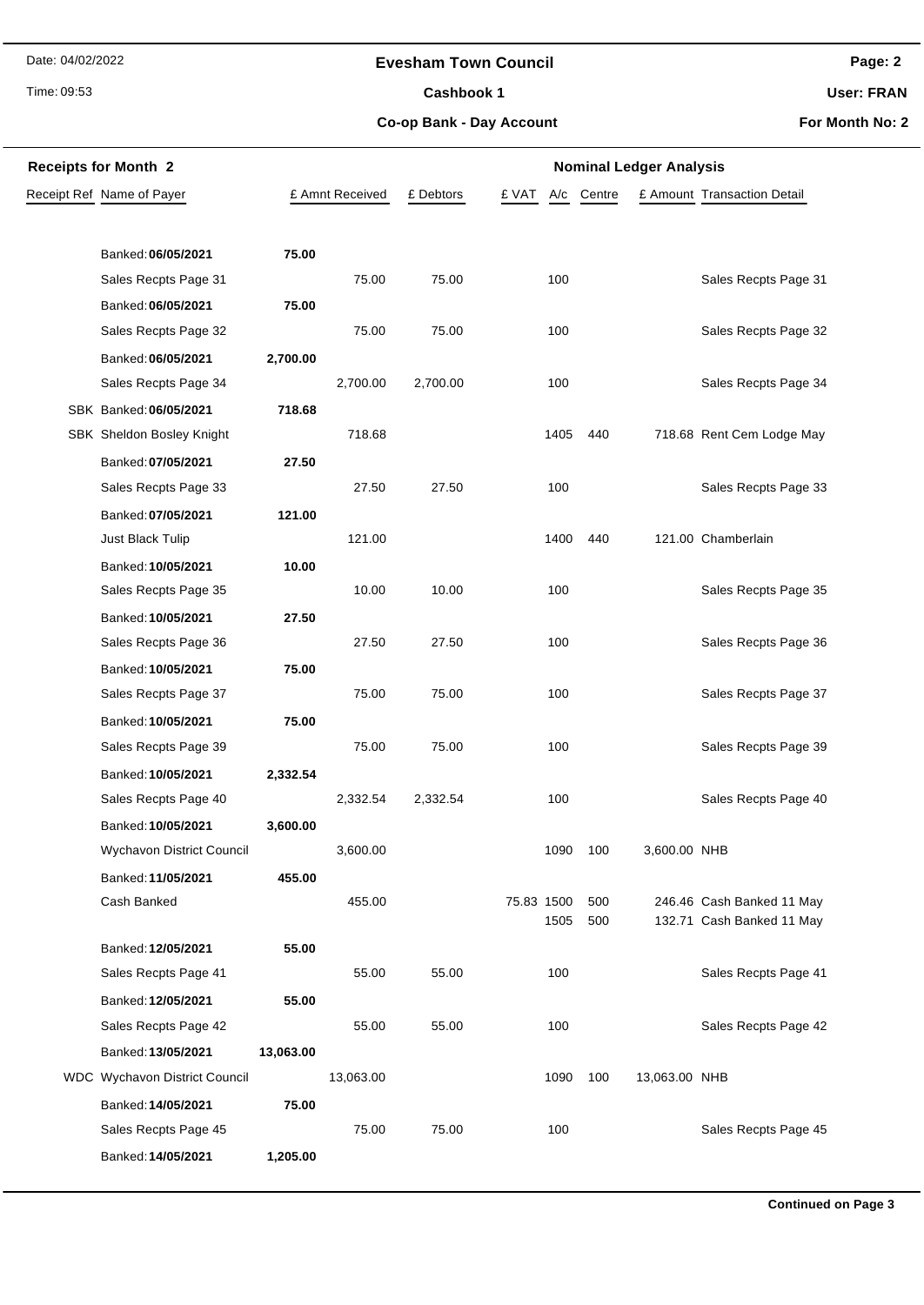Time: 09:53

# **Evesham Town Council**

Cashbook 1

**Page: 3**

**User: FRAN**

**Co-op Bank - Day Account**

**For Month No: 2**

|                    | <b>Receipts for Month 2</b>  | <b>Nominal Ledger Analysis</b> |                 |           |              |        |  |                                     |  |
|--------------------|------------------------------|--------------------------------|-----------------|-----------|--------------|--------|--|-------------------------------------|--|
|                    | Receipt Ref Name of Payer    |                                | £ Amnt Received | £ Debtors | £ VAT<br>A/c | Centre |  | £ Amount Transaction Detail         |  |
|                    |                              |                                |                 |           |              |        |  |                                     |  |
| Misc Credi Unknown |                              |                                | 1,205.00        |           | 1400         | 440    |  | 1,205.00 Unknown Credit             |  |
|                    | Banked: 17/05/2021           | 75.00                          |                 |           |              |        |  |                                     |  |
|                    | Sales Recpts Page 43         |                                | 75.00           | 75.00     | 100          |        |  | Sales Recpts Page 43                |  |
|                    | Banked: 17/05/2021           | 75.00                          |                 |           |              |        |  |                                     |  |
|                    | Sales Recpts Page 44         |                                | 75.00           | 75.00     | 100          |        |  | Sales Recpts Page 44                |  |
|                    | Banked: 17/05/2021           | 150.00                         |                 |           |              |        |  |                                     |  |
|                    | Sales Recpts Page 46         |                                | 150.00          | 150.00    | 100          |        |  | Sales Recpts Page 46                |  |
|                    | Banked: 17/05/2021           | 150.00                         |                 |           |              |        |  |                                     |  |
|                    | Sales Recpts Page 47         |                                | 150.00          | 150.00    | 100          |        |  | Sales Recpts Page 47                |  |
|                    | Banked: 19/05/2021           | 75.00                          |                 |           |              |        |  |                                     |  |
|                    | Sales Recpts Page 48         |                                | 75.00           | 75.00     | 100          |        |  | Sales Recpts Page 48                |  |
|                    | Banked: 21/05/2021           | 130.00                         |                 |           |              |        |  |                                     |  |
|                    | <b>Winkley HM</b>            |                                | 130.00          |           | 1200         | 250    |  | 130.00 Tonw Hall Hire Fees          |  |
|                    | Banked: 24/05/2021           | 20.00                          |                 |           |              |        |  |                                     |  |
|                    | Sales Recpts Page 49         |                                | 20.00           | 20.00     | 100          |        |  | Sales Recpts Page 49                |  |
|                    | Banked: 24/05/2021           | 75.00                          |                 |           |              |        |  |                                     |  |
|                    | Sales Recpts Page 50         |                                | 75.00           | 75.00     | 100          |        |  | Sales Recpts Page 50                |  |
|                    | Banked: 24/05/2021           | 75.00                          |                 |           |              |        |  |                                     |  |
|                    | Sales Recpts Page 51         |                                | 75.00           | 75.00     | 100          |        |  | Sales Recpts Page 51                |  |
|                    | Banked: 27/05/2021           | 55.00                          |                 |           |              |        |  |                                     |  |
|                    | Sales Recpts Page 52         |                                | 55.00           | 55.00     | 100          |        |  | Sales Recpts Page 52                |  |
|                    | Banked: 27/05/2021           | 657.00                         |                 |           |              |        |  |                                     |  |
|                    | <b>Simply Stone</b>          |                                | 657.00          |           | 1400         | 440    |  | 657.00 Fees Moore 5225              |  |
|                    | Banked: 28/05/2021           | 137.50                         |                 |           |              |        |  |                                     |  |
|                    | Sales Recpts Page 53         |                                | 137.50          | 137.50    | 100          |        |  | Sales Recpts Page 53                |  |
|                    | Banked: 31/05/2021           | 75.00                          |                 |           |              |        |  |                                     |  |
|                    | Sales Recpts Page 30         |                                | 75.00           | 75.00     | 100          |        |  | Sales Recpts Page 30                |  |
|                    | Banked: 31/05/2021           | 75.00                          |                 |           |              |        |  |                                     |  |
|                    | Sales Recpts Page 38         |                                | 75.00           | 75.00     | 100          |        |  | Sales Recpts Page 38                |  |
|                    | Sumup May Banked: 31/05/2021 | 1,126.48                       |                 |           |              |        |  |                                     |  |
|                    | Sumup May Sumup - Almonry    |                                | 383.10          |           | 63.85 1500   | 500    |  | 319.25 Alm Admission Income May     |  |
|                    | Sumup May Sumup - Almonry    |                                | 223.54          |           | 37.26 1505   | 500    |  | 186.28 Alm Retail Vatable           |  |
|                    | Sumup May Sumup - Almonry    |                                | 54.96           |           | 1505         | 500    |  | 54.96 Alm Retail non-vatable        |  |
|                    | Sumup May Sumup - Almonry    |                                | 16.75           |           | 1515         | 500    |  | 16.75 Almonry Commission            |  |
|                    | Sumup May Sumup - Almonry    |                                | 75.00           |           | 1000         | 410    |  | 75.00 Allotments - Rynal Place 175  |  |
|                    | Sumup May Sumup - Almonry    |                                | 55.00           |           | 1000         | 410    |  | 55.00 Allotments Inches Lane 43     |  |
|                    | Sumup May Sumup - Almonry    |                                | 27.50           |           | 1000         | 410    |  | 27.50 Allotments Blossom Fields 14A |  |
|                    | Sumup May Sumup - Almonry    |                                | 310.00          |           | 1400         | 440    |  | 310.00 Cemeteries Grave for Greaves |  |

**Continued on Page 4**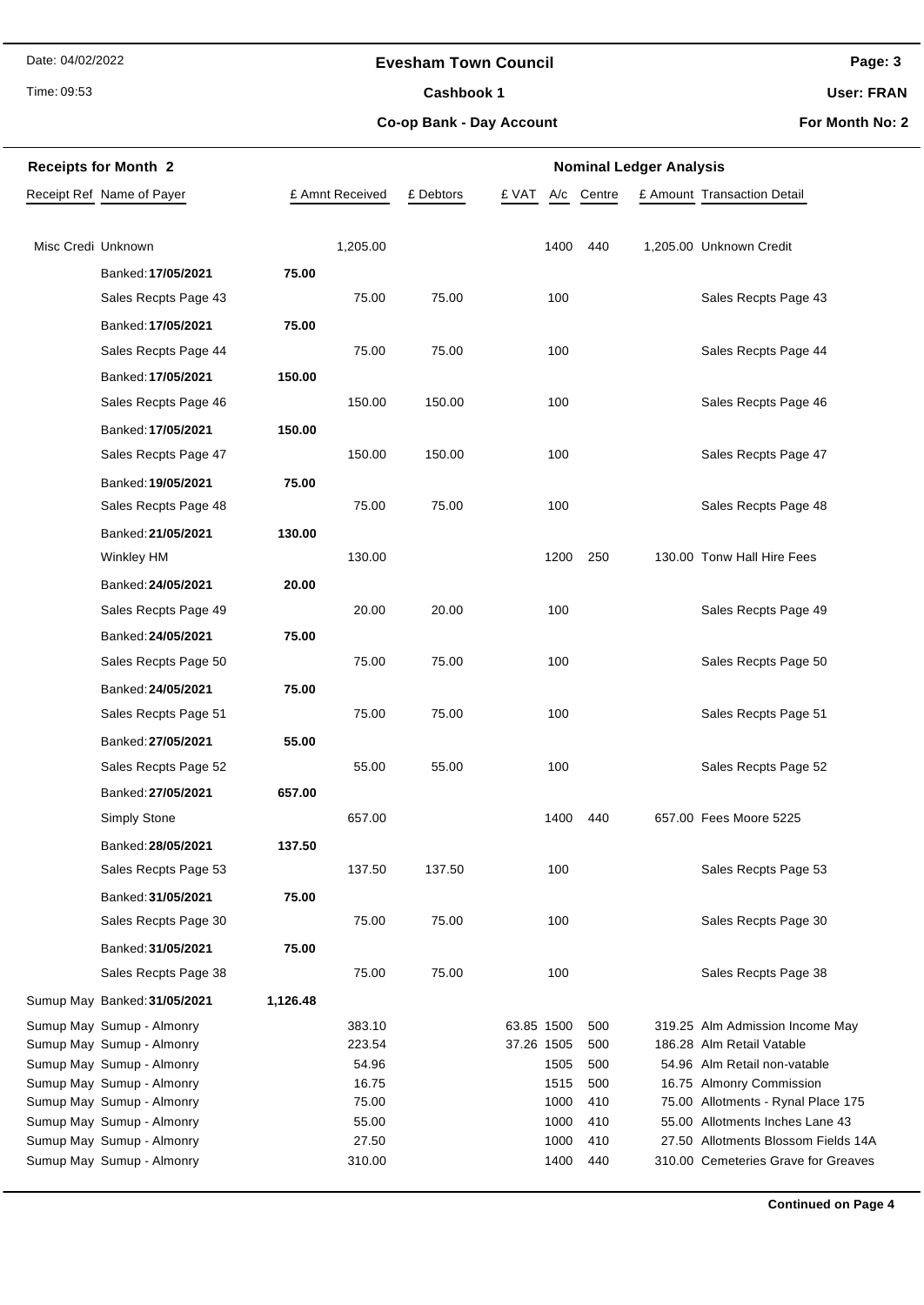# **Evesham Town Council**

Time: 09:53

# **Co-op Bank - Day Account** Cashbook 1

**Page: 4**

**User: FRAN**

**For Month No: 2**

| <b>Receipts for Month 2</b>     |                 | <b>Nominal Ledger Analysis</b> |        |            |            |                             |  |  |  |
|---------------------------------|-----------------|--------------------------------|--------|------------|------------|-----------------------------|--|--|--|
| Receipt Ref Name of Payer       | £ Amnt Received | £ Debtors                      | £ VAT  | A/c Centre |            | £ Amount Transaction Detail |  |  |  |
|                                 |                 |                                |        |            |            |                             |  |  |  |
| Sumup May Sumup - Almonry       | $-7.90$         |                                | 4100   | 110        |            | -7.90 Sumup Fees ETC        |  |  |  |
| Sumup May Sumup - Almonry       | $-11.47$        |                                | 4900   | 500        |            | -11.47 SumUp Fees -Almonry  |  |  |  |
| <b>Total Receipts for Month</b> | 29,239.20       | 8.090.04                       | 176.94 |            | 20.972.22  |                             |  |  |  |
| <b>Cashbook Totals</b>          | 548,951.24      | 8,090.04                       | 176.94 |            | 540,684.26 |                             |  |  |  |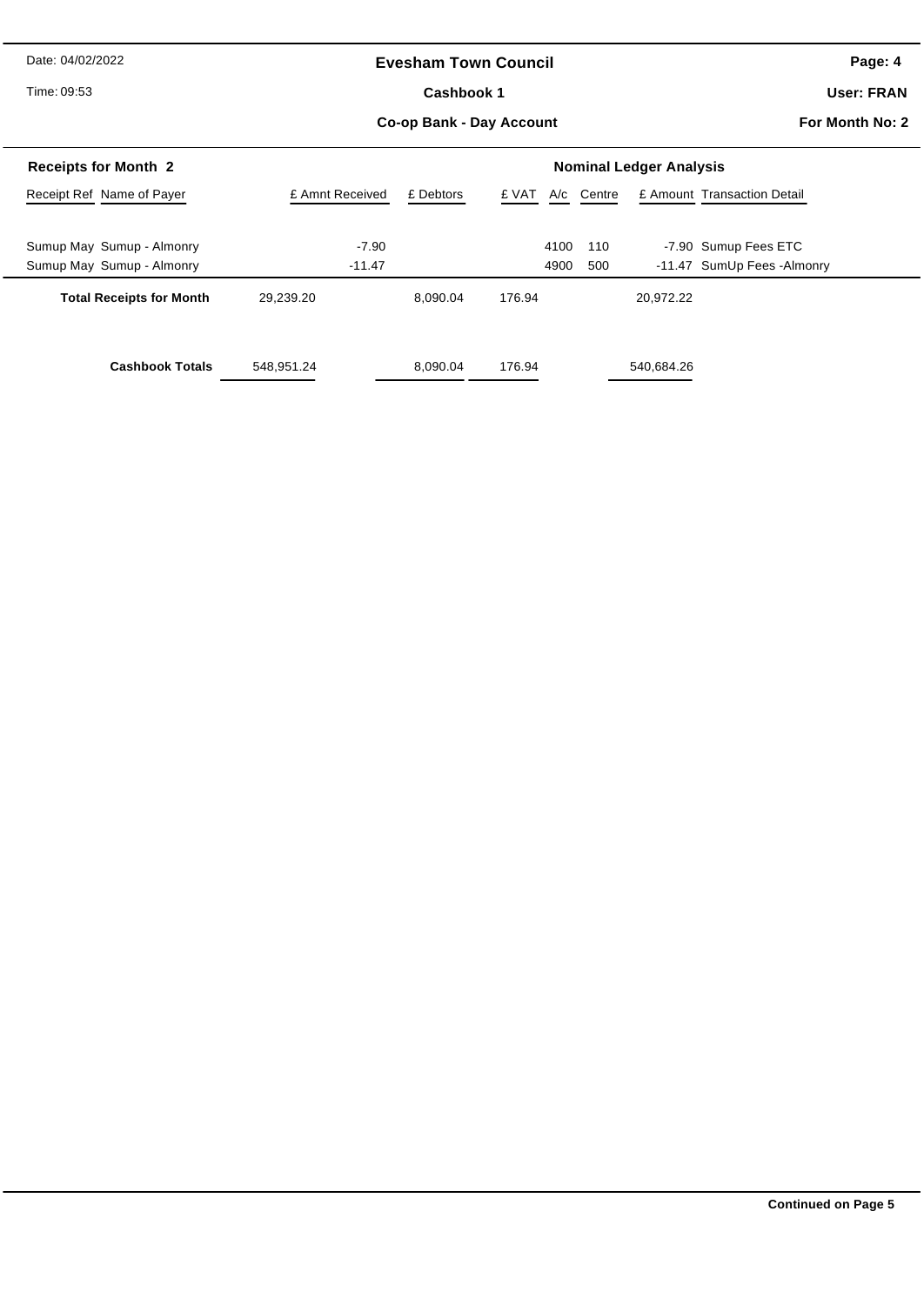# **Evesham Town Council**

Time: 09:53

# Cashbook 1

**User: FRAN**

# **Co-op Bank - Day Account**

**For Month No: 2**

|            | <b>Payments for Month 2</b>               | <b>Nominal Ledger Analysis</b> |           |             |       |      |            |  |                                            |
|------------|-------------------------------------------|--------------------------------|-----------|-------------|-------|------|------------|--|--------------------------------------------|
| Date       | Payee Name                                | Reference £ Total Amnt         |           | £ Creditors | £ VAT |      | A/c Centre |  | £ Amount Transaction Detail                |
| 04/05/2021 | <b>Wychavon District Council</b>          | DDMAY2                         | 18.00     | 18.00       |       | 500  |            |  | <b>NNDR Hampton Cem</b>                    |
| 04/05/2021 | <b>Wychavon District Council</b>          | ddMAY3                         | 30.00     | 30.00       |       | 500  |            |  | <b>NNDR Ad Roundabout</b>                  |
| 04/05/2021 | Wychavon District Council                 | ddmAY4                         | 30.00     | 30.00       |       | 500  |            |  | Listers<br>NNDR Ad Roundabout Vale<br>Link |
| 04/05/2021 | <b>Wychavon District Council</b>          | DDMay5                         | 43.00     | 43.00       |       | 500  |            |  | <b>NNDR Bengeworth Cem</b>                 |
| 04/05/2021 | <b>Wychavon District Council</b>          | DDMay6                         | 122.00    | 122.00      |       | 500  |            |  | <b>NNDR Waterside Cem</b>                  |
| 04/05/2021 | Wychavon District Council                 | DDMay7                         | 359.00    | 359.00      |       | 500  |            |  | <b>NNDR Town Hall</b>                      |
| 04/05/2021 | <b>Wychavon District Council</b>          | DDMay8                         | 454.00    | 454.00      |       | 500  |            |  | Rates TC Office Full Year                  |
| 04/05/2021 | <b>Wychavon District Council</b>          | DDMay9                         | 948.00    | 948.00      |       | 500  |            |  | <b>NNDR The Almonry</b>                    |
| 04/05/2021 | Co-operative Bank                         | DD                             | 1.00      |             |       | 4100 | 110        |  | 1.00 Freq Statement Fee 4/05               |
| 04/05/2021 | Driver & Vehicle Licensing Age            | DD                             | 23.18     |             |       | 4655 | 400        |  | 23.18 Vehicle License BK65 KFX<br>May      |
| 04/05/2021 | Avonbank Brass Band                       | DD                             | 1,000.00  |             |       | 4300 | 180        |  | 1,000.00 Grant May 2021                    |
| 04/05/2021 | Evesham Bowling Club                      | DD                             | 4,926.20  |             |       | 4320 | 180        |  | 4,926.20 NHB Second Installment            |
| 04/05/2021 | <b>Historic Evenst</b>                    | <b>TRANSFER</b>                | 10,000.00 |             |       | 4300 | 180        |  | 10,000.00 Battle/Evesham & Historic<br>Mkt |
| 04/05/2021 | EE                                        | May DD10                       | 26.71     | 26.71       |       | 500  |            |  | Charges April 2021                         |
| 05/05/2021 | <b>Peninsula Business Services Lt</b>     | MayDD11                        | 23.40     | 23.40       |       | 500  |            |  | Agreement 573569 EAP                       |
| 05/05/2021 | Opus Energy                               | MayDD12                        | 1,489.39  | 1,489.39    |       | 500  |            |  | Elec 21/03 to 19/04/21                     |
| 05/05/2021 | Co-operative Bank                         | <b>TNSFR</b>                   | 8.50      |             |       | 4100 | 110        |  | 8.50 Commission                            |
| 05/05/2021 | Co-operative Bank                         | <b>TNSFR</b>                   | 10.00     |             |       | 4100 | 110        |  | 10.00 Service Charge May                   |
| 06/05/2021 | Amber Locks                               | 6 May (1)                      | 6.00      | 6.00        |       | 500  |            |  | Cylinder Key - Almonry                     |
| 06/05/2021 | <b>Accounting &amp; Payroll Stationer</b> | 6 May (0)                      | 25.20     | 25.20       |       | 500  |            |  | Sage P60 - Reimbursed to<br>Carol          |
| 06/05/2021 | Saint-Gobain Building Disribut            | 6 May (3)                      | 26.29     | 26.29       |       | 500  |            |  | Correction re Jump Start                   |
| 06/05/2021 | <b>Avonside Motors</b>                    | 6 May (4)                      | 36.00     | 36.00       |       | 500  |            |  | Callout - Jumpstart vehicle                |
| 06/05/2021 | Darryl Aylett Electrician                 | 6 May (5)                      | 42.00     | 42.00       |       | 500  |            |  | Restore supply - Receptn<br>Light          |
| 06/05/2021 | <b>CXD</b> International                  | $6$ May $(8)$                  | 64.08     | 64.08       |       | 500  |            |  | Acid Free Tissue Paper                     |
| 06/05/2021 | <b>BHGS Ltd</b>                           | 6 May (9)                      | 64.63     | 64.63       |       | 500  |            |  | Safety Boots & Gloves                      |
| 06/05/2021 | Institute of Cemetery Manageme            | 6 May (10)                     | 95.00     | 95.00       |       | 500  |            |  | Membership 2021                            |
| 06/05/2021 | <b>SSE Southern Electric</b>              | 6 May (11)                     | 97.90     | 97.90       |       | 500  |            |  | <b>UMS - Abbey Park</b>                    |
| 06/05/2021 | <b>TTB Supplies</b>                       | 6 May(12)                      | 136.74    | 136.74      |       | 500  |            |  | Covid - Gloves etc                         |
| 06/05/2021 | Aqua Clean Services                       | 6 May (13)                     | 140.00    | 140.00      |       | 500  |            |  | Internal/External Window<br>Clean          |
| 06/05/2021 | <b>LHR Property Partnership</b>           | 6 May (14)                     | 141.56    | 141.56      |       | 500  |            |  | Feb Elec Bill Recharge                     |
| 06/05/2021 | Areca Design Ltd                          | 6 May (15)                     | 144.00    | 144.00      |       | 500  |            |  | Almonry web hosting                        |
| 06/05/2021 | Quadient UK Ltd                           | 6 May (16)                     | 180.00    | 180.00      |       | 500  |            |  | Franking Machine Rent &<br>Mtce            |
| 06/05/2021 | Pennant Shop Equipment Ltd                | 6 May (17)                     | 231.35    | 231.35      |       | 500  |            |  | Pedesals & Plinths                         |
| 06/05/2021 | Smart Cut Itd                             | 6 May (18)                     | 240.00    | 240.00      |       | 500  |            |  | Mowing -<br>PFields/Battleton/Rou          |
|            | 06/05/2021 W Cleaners                     | 6 MAy (19)                     | 425.00    | 425.00      |       | 500  |            |  | Office Cleaning Dec to<br>March            |
| 06/05/2021 | <b>OHMS Ltd</b>                           | 6 May (20)                     | 442.26    | 442.26      |       | 500  |            |  | Push Rotary Mower                          |
| 06/05/2021 | npower Business Solutions                 | 6 May (22)                     | 792.71    | 792.71      |       | 500  |            |  | UMS 1/04/20 - 31/03/21                     |
| 06/05/2021 | <b>Stage Events</b>                       | 6 May (23)                     | 1,000.00  | 1,000.00    |       | 500  |            |  | Festival Players - Stage Hire              |
| 06/05/2021 | Carlton Smith Projects Ltd                | 6 May (24)                     | 2,946.00  | 2,946.00    |       | 500  |            |  | NHB Oak Handrail - TH                      |
| 06/05/2021 | engineering services design pr            | 6 May (25)                     | 6,480.00  | 6,480.00    |       | 500  |            |  | <b>Consultancy Elec</b>                    |

**Continued on Page 6**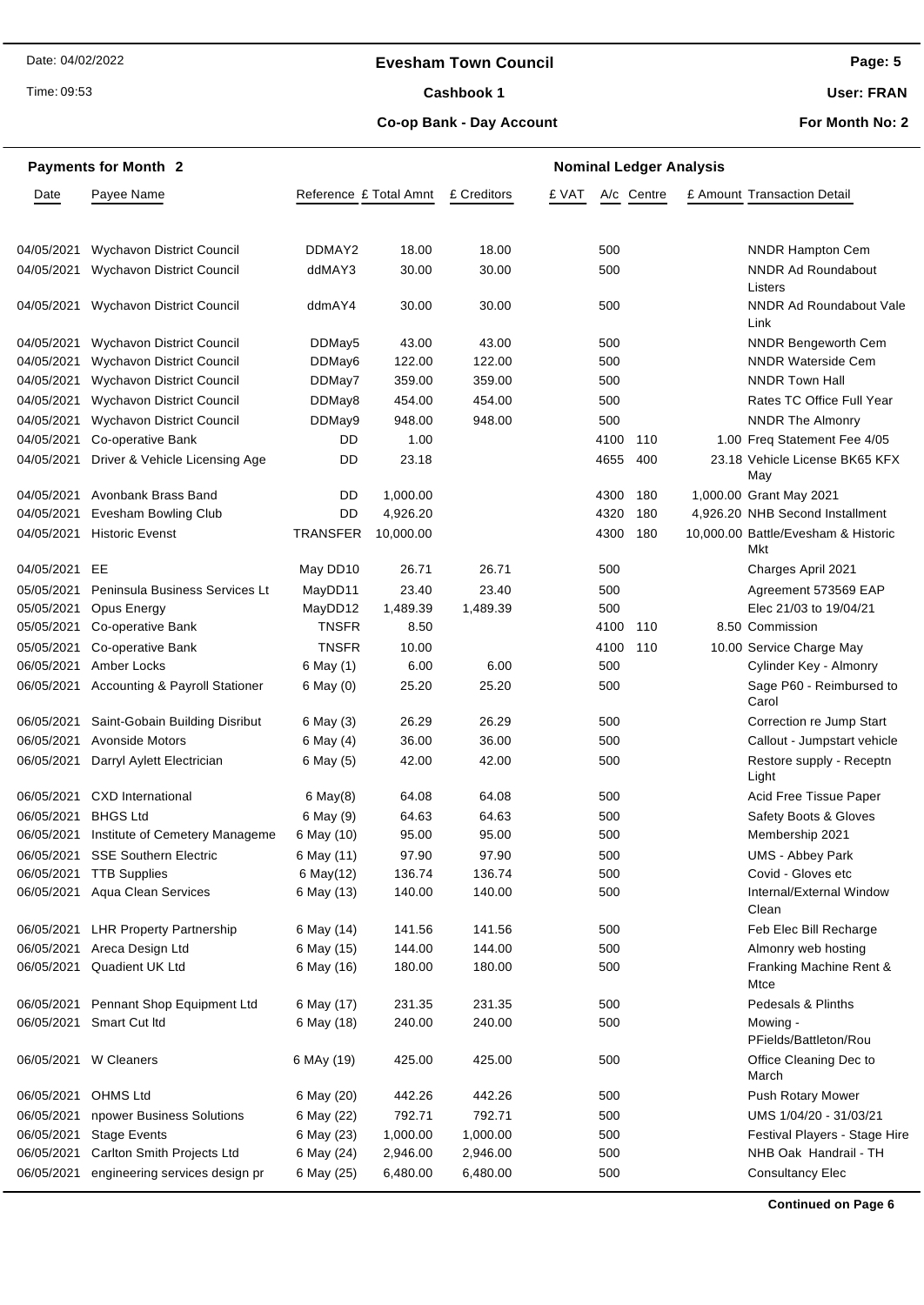# **Evesham Town Council**

Time: 09:53

# Cashbook 1

**Co-op Bank - Day Account**

**User: FRAN**

**For Month No: 2**

|            | <b>Payments for Month 2</b>        | <b>Nominal Ledger Analysis</b> |           |             |       |      |            |              |                                     |
|------------|------------------------------------|--------------------------------|-----------|-------------|-------|------|------------|--------------|-------------------------------------|
| Date       | Payee Name                         | Reference £ Total Amnt         |           | £ Creditors | £ VAT |      | A/c Centre |              | £ Amount Transaction Detail         |
|            |                                    |                                |           |             |       |      |            |              |                                     |
|            |                                    |                                |           |             |       |      |            |              | Compliance                          |
| 06/05/2021 | Hadleigh Technical Support Ltd     | 6 May (26)                     | 12,104.40 | 12,104.40   |       | 500  |            |              | Town Hall New AV - NHB              |
| 06/05/2021 | <b>Preservation Equipment Ltd</b>  | 6 May (27)                     | 89.82     | 89.82       |       | 500  |            |              | Sealing tape                        |
| 06/05/2021 | <b>Water Plus</b>                  | 6 May (28)                     | 51.64     | 51.64       |       | 500  |            |              | Surface Water Drainage              |
| 06/05/2021 | Office Depot International Ltd     | 6 May (29)                     | 53.66     | 53.66       |       | 500  |            |              | <b>Stationery Almonry</b>           |
| 06/05/2021 | <b>Water Plus</b>                  | 6 May (30)                     | 40.98     | 40.98       |       | 500  |            |              | Water supply - Common Rd<br>Allot   |
| 06/05/2021 | <b>BHGS Ltd</b>                    | 6 May (31)                     | 270.69    | 270.69      |       | 500  |            |              | Bench 5ft                           |
| 06/05/2021 | Ashleigh Jayes                     | <b>TNSFR</b>                   | 34.34     |             |       | 4120 | 110        |              | 3.99 Reimburse Expenses             |
|            |                                    |                                |           |             |       | 4060 | 500        |              | 9.58 Reimburse Expenses             |
|            |                                    |                                |           |             |       | 4920 | 500        |              | 20.77 Reimburse Expenses            |
| 06/05/2021 | Merlin Office Supplies Ltd         | 6 May (2)                      | 20.62     | 20.62       |       | 500  |            |              | Cash Columns Account<br><b>Book</b> |
| 06/05/2021 | The Festival Players               | <b>TRANS</b>                   | 500.00    |             |       | 4300 | 180        | 500.00 Grant |                                     |
| 10/05/2021 | Opus Energy                        | MayDD13                        | 13.30     | 13.30       |       | 500  |            |              | Elec 01/03 to 31/03/21              |
| 10/05/2021 | <b>Fuel Card Services</b>          | MayDD14                        | 137.20    | 137.20      |       | 500  |            |              | Fuel                                |
| 10/05/2021 | Peninsula Business Services Lt     | MayDD15                        | 28.80     | 28.80       |       | 500  |            |              | HR Servuces agreemt<br>543829       |
| 10/05/2021 | Co-operative Bank                  | <b>TRANS</b>                   | 1.00      |             |       | 4100 | 110        |              | 1.00 Freq Statement Fee             |
| 11/05/2021 | Opus Energy                        | MayDD16                        | 60.97     | 60.97       |       | 500  |            |              | Mess Rm elec 27/03 -<br>25/04/21    |
| 11/05/2021 | Opus Energy                        | MayDD17                        | 84.13     | 84.13       |       | 500  |            |              | TH Elec 27/03-23/04/21              |
| 12/05/2021 | Peninsula Business Services Lt     | May DD 18                      | 184.00    | 184.00      |       | 500  |            |              | <b>HR Services</b>                  |
| 14/05/2021 | Mainstream Digital Ltd             | MayDD19                        | 34.70     | 34.70       |       | 500  |            |              | Calls 28/02-30/03 Rent<br>28/04-2   |
| 14/05/2021 | Mainstream Digital Ltd             | MayDD19(2)                     | 94.68     | 94.68       |       | 500  |            |              | Superfast 30/04-29/07               |
| 14/05/2021 | <b>Mainstream Digital</b>          | MayDD19(3)                     | 41.45     | 41.45       |       | 500  |            |              | Line Rental 25/04-24/07/21          |
| 17/05/2021 | Sage UK                            | MayDD20                        | 381.60    | 381.60      |       | 500  |            |              | Sage 01/05-31/05/2021               |
| 17/05/2021 | <b>Fuel Card Services</b>          | MayDD21                        | 39.72     | 39.72       |       | 500  |            |              | Fuel May 2021                       |
| 17/05/2021 | Eon Next                           | MayDD22                        | 271.91    | 271.91      |       | 500  |            |              | Elec - Chapel                       |
| 17/05/2021 | Co-operative Bank                  | <b>TNSFR</b>                   | 1.00      |             |       | 4100 | 110        |              | 1.00 Frequent Statement Fee         |
| 21/05/2021 | Eon Next                           | <b>TNSFR</b>                   | 0.25      |             |       | 4205 | 150        |              | 0.25 DD EON Next A-B7616BBE-<br>001 |
| 24/05/2021 | <b>Fuel Card Services</b>          | MayDD24                        | 72.59     | 72.59       |       | 500  |            |              | Fuel BK56 KFX 11/05/21              |
| 24/05/2021 | Peninsula Business Services Lt     | MayDD25                        | 131.56    | 131.56      |       | 500  |            |              | HR Services - agreemant<br>541248   |
| 24/05/2021 | NamesCo                            | 24may                          | 263.99    | 263.99      |       | 500  |            |              | Emails etc.                         |
| 24/05/2021 | Payroll                            | <b>TRANSFER</b>                | 17,261.25 |             |       | 520  |            |              | 17,261.25 May Payroll Total Net Pay |
| 24/05/2021 | Co-operative Bank                  | <b>TRANS</b>                   | 1.00      |             |       | 4100 | 110        |              | 1.00 Frequesnt STatement Fee        |
| 25/05/2021 | <b>City Electrical Factors Ltd</b> | 25 May (1)                     | 8.10      | 8.10        |       | 500  |            |              | Halopjosphor Mini Tube - 3          |
| 25/05/2021 | <b>OHMS Ltd</b>                    | 25 May (2)                     | 53.66     | 53.66       |       | 500  |            |              | Repair mower                        |
| 25/05/2021 | <b>TTB Supplies</b>                | 25 May (3)                     | 86.94     | 86.94       |       | 500  |            |              | Cleaning mats &<br>Disposables      |
| 25/05/2021 | PPL PRS Ltd                        | 25 May (4)                     | 130.26    | 130.26      |       | 500  |            |              | PRS &PPL Licenses The<br>Almonry    |
| 25/05/2021 | The Knight Shop                    | 25 May (5)                     | 160.80    | 160.80      |       | 500  |            |              | Costumes                            |
| 25/05/2021 | Quiverstock Ltd                    | 25 May (6)                     | 191.00    | 191.00      |       | 500  |            |              | Crossbow, quarrels &<br>arrowhead   |
| 25/05/2021 | RYAL Media Group Ltd               | 25 May (8)                     | 207.36    | 207.36      |       | 500  |            |              | Issue 208 Recruitment Ad            |
| 25/05/2021 | Vale Domestic Services Ltd         | 25 May (9)                     | 214.73    | 214.73      |       | 500  |            |              | Supply & Fit Radiator etc           |
|            |                                    |                                |           |             |       |      |            |              |                                     |

**Continued on Page 7**

**Page: 6**